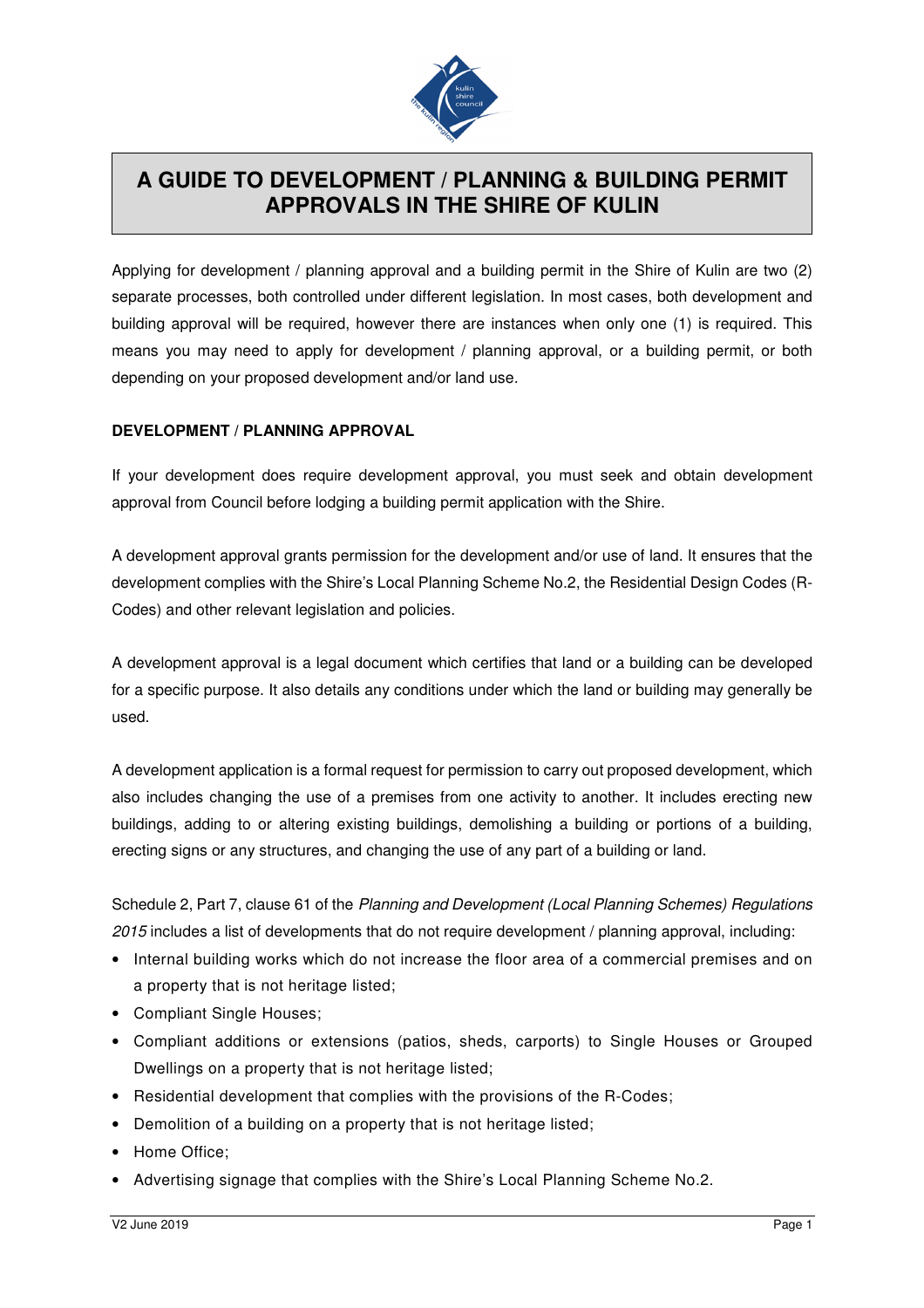

To find out if development approval is required for your proposal, please send an email including details of the proposed development to admin@kulin.wa.gov.au or phone (08) 9880 1204.

To obtain development approval you must lodge an application for development approval with the Shire. For most kinds of development applications a reputable architect, draftsperson or town planner should be engaged to prepare and assist with submission.

The development application needs to include:

- A completed and signed Application for Development Approval Form (i.e. a Form 1);
- A copy of the land's Certificate of Title;
- Suitably scaled plans including a site development plan, floor plan/s and building elevation drawings;
- A Bushfire Attack Level (BAL) assessment or Bushfire Management Plan if the land has been designated by the Fire and Emergency Services Commissioner as being bushfire prone (https://www.dfes.wa.gov.au/regulationandcompliance/bushfireproneareas/Pages/default.aspx) and the relevant regulations and guidelines require a BAL assessment or Bushfire Management Plan to be prepared;
- A cover letter explaining the proposal including clear justification for any proposed variations to the relevant planning requirements and standards; and
- The prescribed application fee.

The Shire has prepared a checklist with details of all information required in support of development applications, a copy of which is available on request.

Applicants will receive a letter acknowledging receipt of the application shortly after submission including details of the application fee payable. This letter is sent after a preliminary check of the application is completed, and as such, may include a request for additional information. Further information may also be requested by the Shire during the assessment process.

Council is responsible for making most of the decisions in respect of development within the Shire. The Western Australian Planning Commission and the Mid-West / Wheatbelt Joint Development Assessment Panel (JDAP), where permitted or required by legislation, also make planning decisions within the Shire.

Development applications requiring community or government agency consultation should generally be determined by Council within ninety (90) days from the date of lodgement. If consultation is not required, applications should in most cases be determined within sixty (60) days depending upon receipt of all relevant information from the applicant.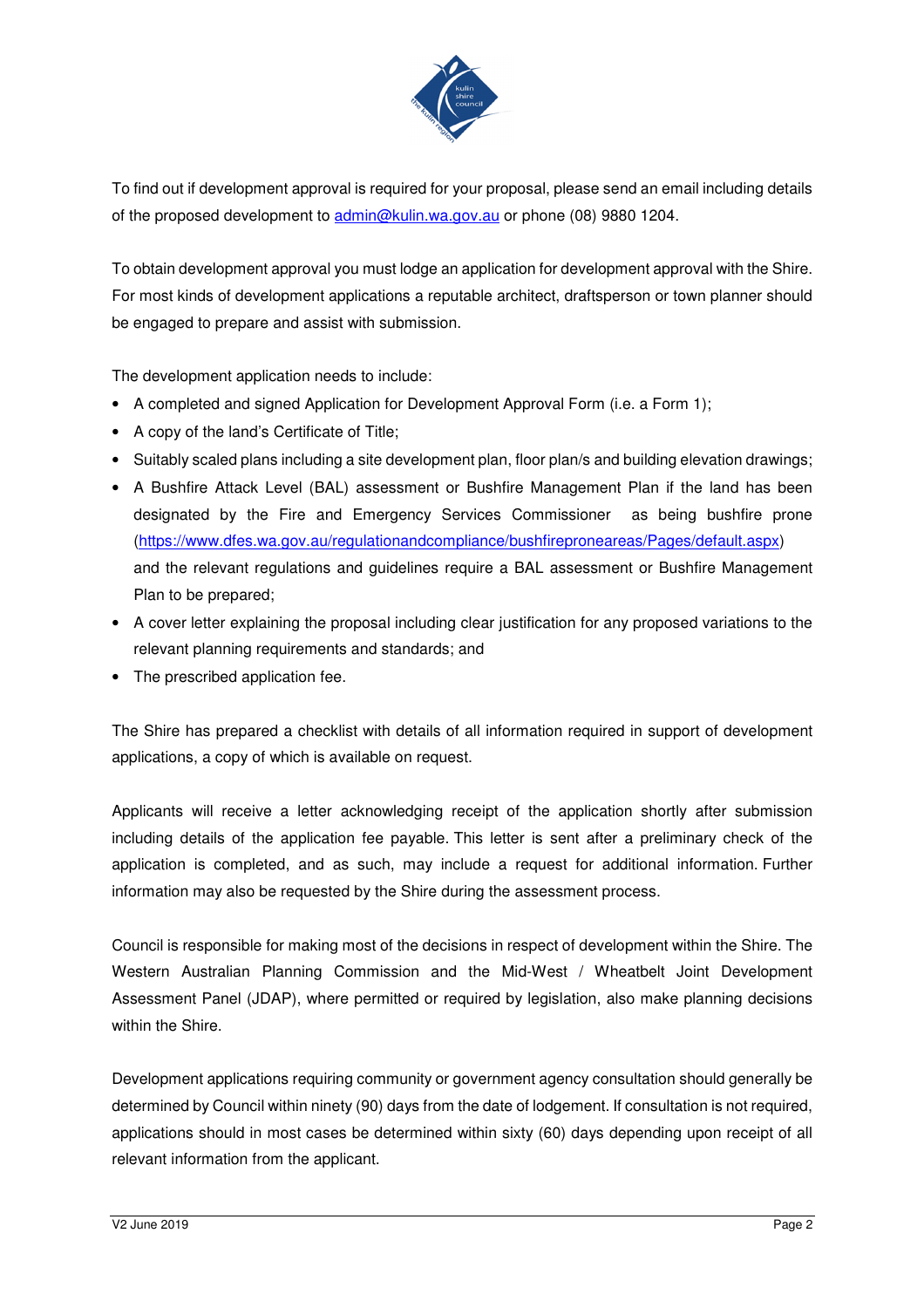

## **BUILDING PERMIT APPROVAL**

Building permits are controlled by the Building Act 2011 and the Building Regulations 2012. Unless there is an express exemption to the need for approval for any proposed building works under Part 5 of the Building Act 2011, a building permit is required for any works of a structural nature to ensure they are structurally safe and comply with the relevant legislation.

A building permit is required prior to commencing construction of most structures. No additions, alterations or new building work is permitted to commence until a building permit has been issued by the Shire.

Works typically requiring a building permit approval include (but are not limited to):

- Commercial buildings including fit outs and refurbishments;
- Residential dwellings including additions and alterations;
- Carports, sheds, garages and workshops;
- Decking, patios, verandahs, gazebos and pergolas;
- Swimming pools and spas;
- Rainwater tanks;
- Front fences and retaining walls.

If you are unsure whether a building permit is required, please send an email including details of the proposed development to admin@kulin.wa.gov.au or phone (08) 9880 1204.

There are two types of building permit applications, certified and uncertified. Applicants must decide whether to lodge a certified or an uncertified building permit application:

- **Certified applications** are submitted when the applicant has already engaged a private building surveyor to check the plans and specifications of the proposed building for compliance with all regulatory requirements. The building surveyor will complete a certificate of design compliance, confirming that the proposal complies with the applicable building standards. This takes place before the application for a building permit is submitted to the Shire to assess. The Shire then has ten (10) business days to determine a certified application.
- **Uncertified applications** are submitted directly to the Shire without a certificate of design compliance. An independent building surveyor is appointed by the Shire to check the proposal and provide a certificate of design compliance. The Shire has twenty five (25) business days to determine an uncertified application.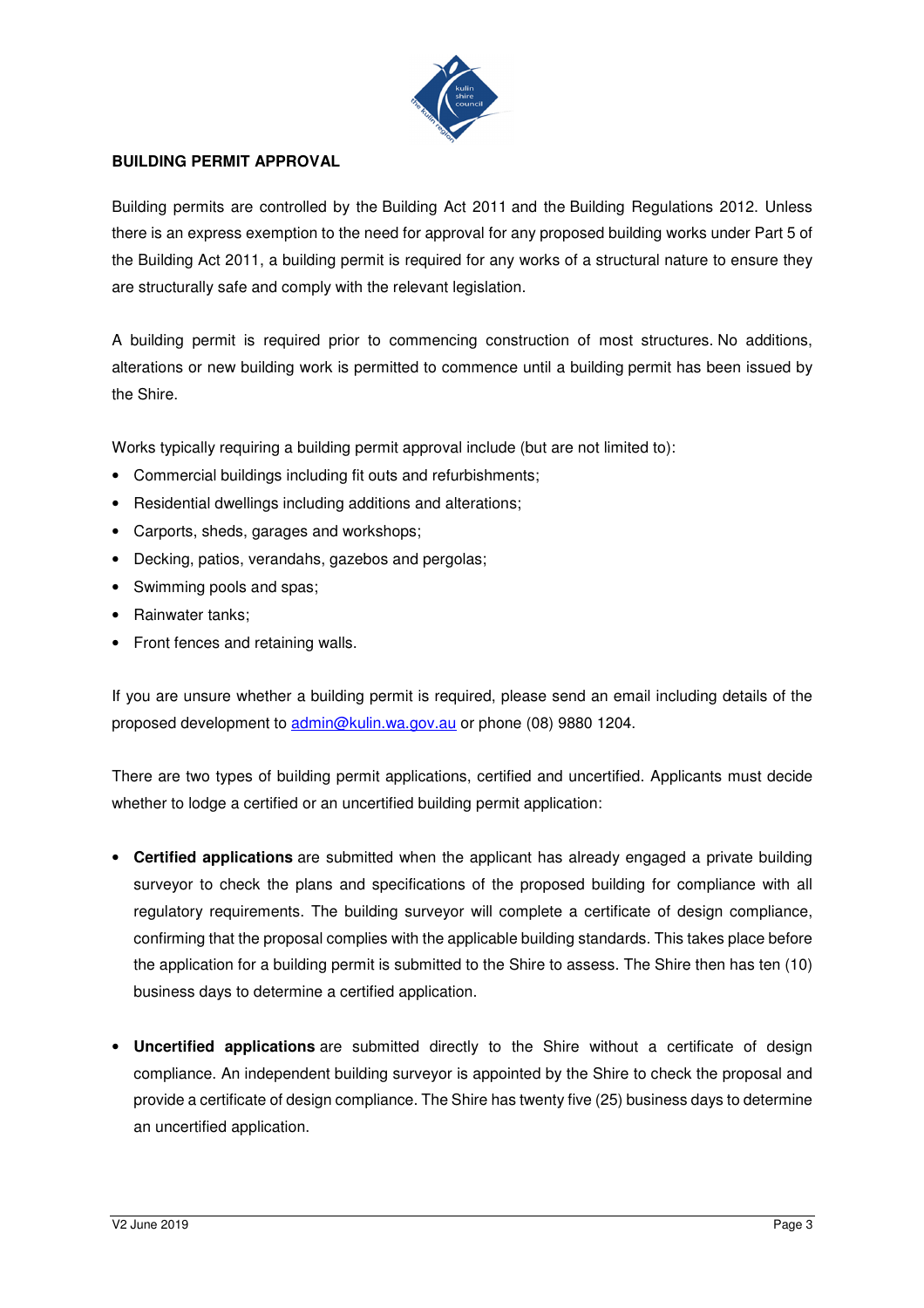

A building permit application must be accompanied by:

- A completed and signed Application for Building Permit Form either certified or uncertified (i.e. a BA1 or BA2 form);
- Two (2) sets of drawings on paper not less than A4 size with architectural and structural drawings, site plan and details (scale of 1:100 for architectural and structural; 1:200 for site plan; and 1:50 or 1:10 for details);
- The architectural drawings must include a site and floor plan of every storey, with all elevations and a section that provide all dimensions, levels, height of each storey and the construction details of walls and roof. Structural details must be signed off by a certified practicing structural engineer;
- The site plan must include all setbacks from boundaries, contour levels, floor levels, lot number, house number, street name, north point, existing and proposed buildings, sewer and stormwater lines and easements, position of street trees, light poles, crossovers and street drainage;
- Building specifications and other information such as termite treatment and an energy efficiency compliance checklist;
- A Bushfire Attack Level (BAL) assessment if the land has been designated by the Fire and Emergency Services Commissioner as being bushfire prone (https://www.dfes.wa.gov.au/regulationandcompliance/bushfireproneareas/Pages/default.aspx) including details of all additional bushfire protection construction measures recommended by the BAL assessment;
- A copy of the following approval/s if required:
	- If the proposed building work cannot be connected to reticulated sewerage disposal infrastructure and involves the construction or installation of an on-site effluent disposal system, a copy of an approval issued by the Shire or Department of Health WA to an 'Application to Construct or Install an Apparatus for the Treatment of Sewage' prepared pursuant to the Health (Treatment of Sewage and Disposal of Effluent and Liquid Waste) Regulations 1974; and
	- If the proposed building work is 'development' as defined in the Planning and Development Act 2005, a copy of the development / planning approval issued by the Shire or its reference number;
- Appropriate consent forms or court order where work encroaches onto or adversely affects other land;
- Evidence that the required insurance provisions under the Home Building Contracts Act 1991 have been met (where applicable);
- Payment of the prescribed fee and levy; and
- Evidence of owner-builder approval from the Building Services Board (if applicable).

In circumstances where retrospective approval is required for any existing unauthorised building works, application can be made for a building approval certificate. A building approval certificate confirms that the building has been assessed by a registered building surveyor for compliance and that a certificate of building compliance has been issued. If you are unsure if you require a retrospective building